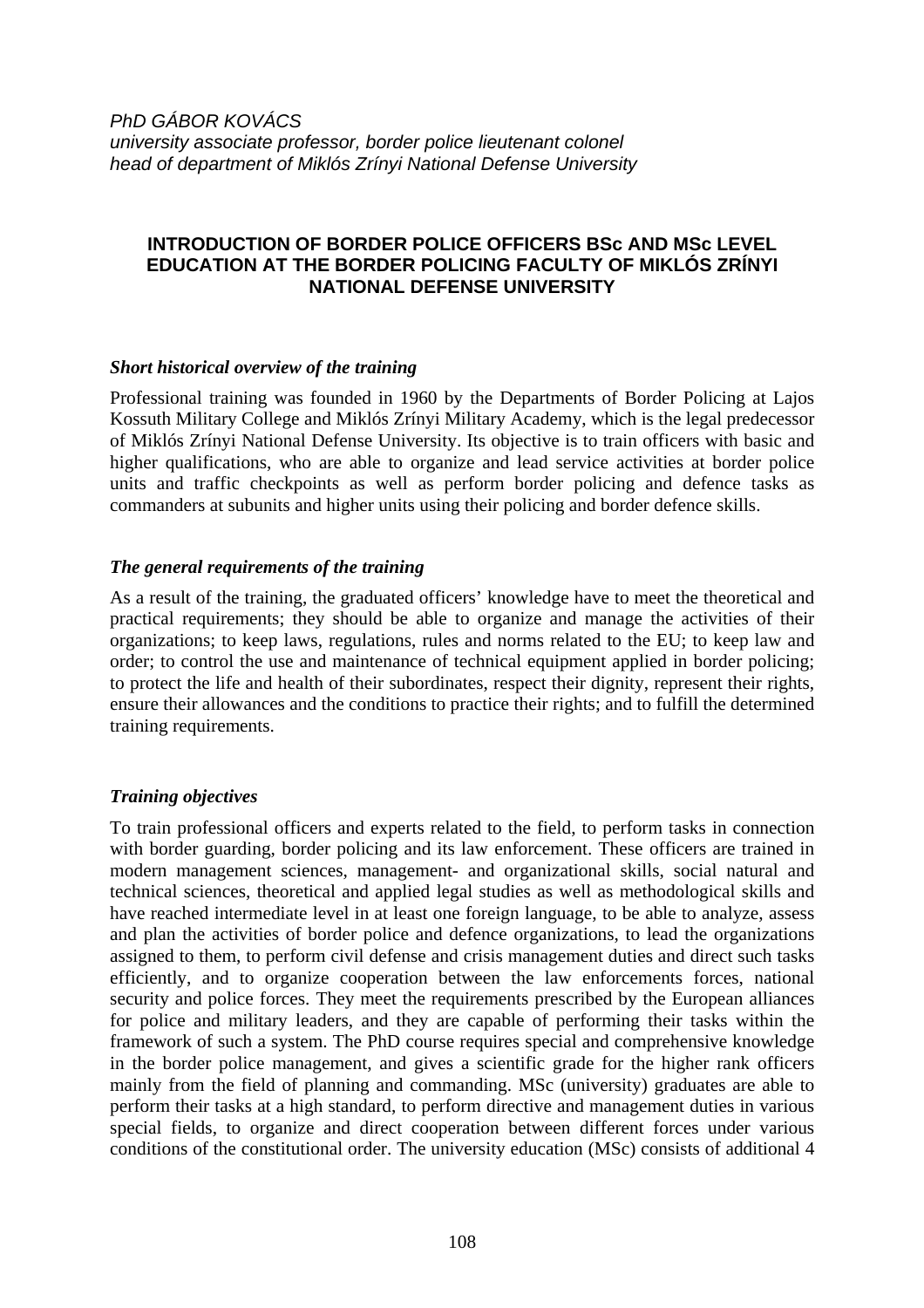semesters and 120 credit points, gives knowledge to command a group with more than 100 persons.

The process and the content of the training are in a close relation. It includes general literacy base with the subjects of human manager subjects (psychology, pedagogy, philosophy), law, science of commanding, economy, and IT. After that the professional subjects of the border management are analysed in theory and practice, strictly aligned with the EU standards. The students also get acquainted with different theory of the security policy - including the security policy of the EU and NATO -, the questions of the border security and with the management of cross border crisis situation (illegal migration, conflicts, organised crime).

BSc (college) graduates are able to perform management and directing tasks at the areas of border defence and border policing, using their professional, law enforcement and management skills. They can fulfill management functions within their own areas using their management skills. Their knowledge of wide spectrum enables them to fulfill appointments in border defence and border policing.

The college education (BSc) consists of 6 semesters, and 180-credit points- recognized by the EU as well. This empowers the young officers for the command of a group of 20-40 personnel and participating in the management of local offices.

On the department of Border Policing are two major training.

- 1. Major in Border Policing Management
- 2. Major in Policing Technique

Border Police teachers, professors with scientific grade and extent professional-commanding experiences fulfil the elaboration of the professional teaching materials and the teaching. In all of the education forms and levels the most modern technical equipment – ensured by the EU – are available for the practice training. The teaching materials contain the Schengen Acquis, Schengen Codex, and EU and national rules for establish the integrated border management.

The Hungarian institutes of higher education achieved significant results in adopting the EU relevant subjects in law, security policy and criminology. The teachers and lecturers participated in several scientific conference, meetings and trainings.

### **Detailed rules of training**

### *Length of trainings:*

*a.) University undergraduate training:* 10 terms with 3000 hours altogether, (equalling 300 credit points)

Extension training for college graduates:

- full-time course: 4 terms with 1200 hours (equaling 120 credit points).
- correspondence courses: 4 terms with 400 hours (equaling 120 credit points).
- *b.) College undergraduate training:* 6 terms with 1800 hours (equaling 180 credit points), out of which 1800 classes are compulsory on the full-time course.

Hours comprise of all the time spent on study during teaching and exam periods (classes, exam-preparation, consultation, independent study, training practice, project work and management practice). Classes refer to time within teaching periods spent under the control of a teacher: theoretical and practical classes in compulsory and optional subjects as well as the compulsory practice periods within the teaching periods.

The study control system is made up of proved course attendance, consecutive or independent grades, various exams, fulfillment of practice time, a final paper and final exam.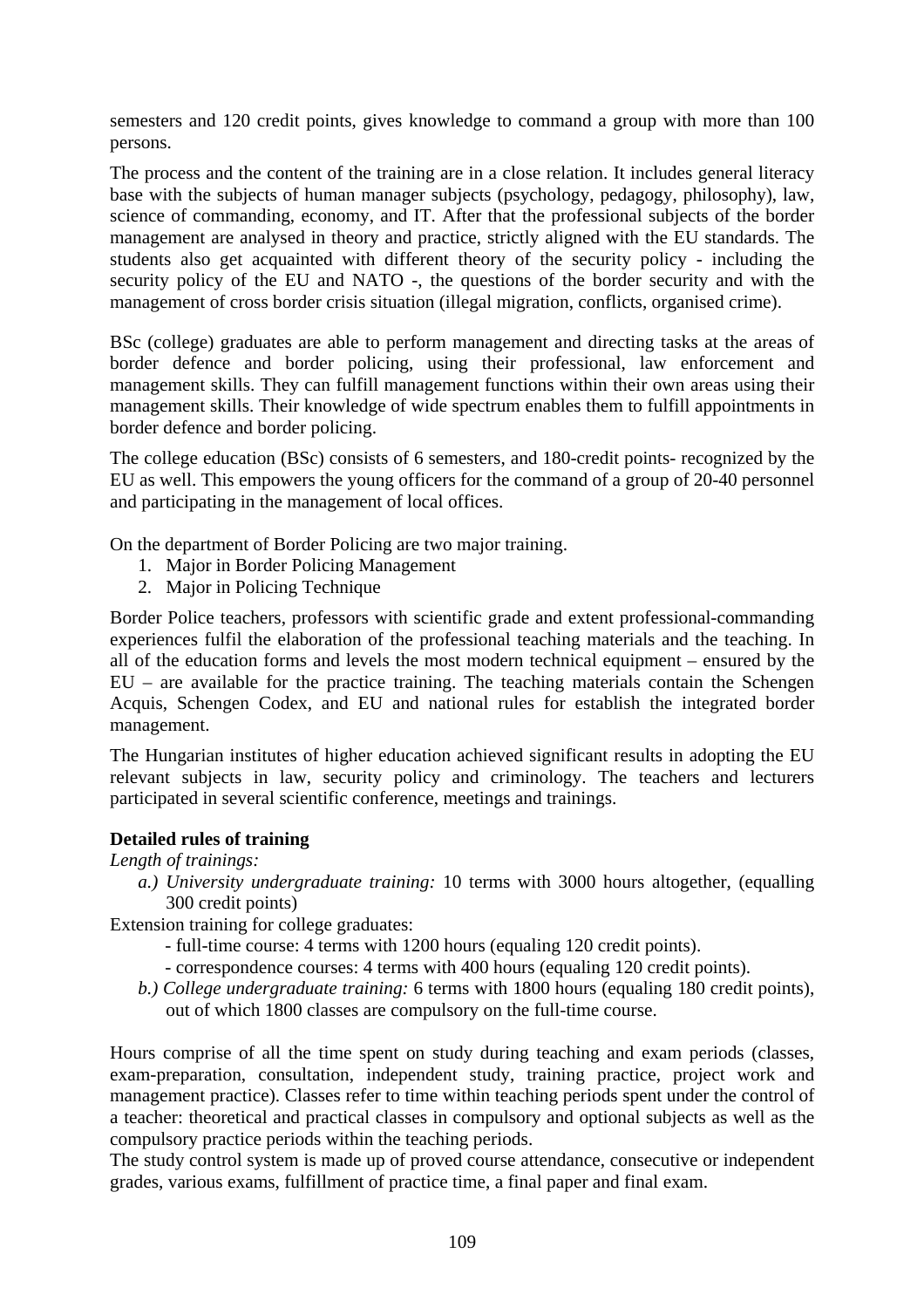*General end-of-year exams* in the university program: Theory of management and organization; Physical education. In the college program: History of philosophy and culture; Theory of management and organization; Penal code and penal procedure law; Physical education. *Specialized exams* on both programs: Penal code and penal procedure law. The university program also requires: Preparation of management organizations and their methodology.

Requirements on college level, especially: successful fulfillment of 4 comprehensive exams; minimum 180 credits; fulfillment of practical work (8-10 weeks); at least one (oral and written) intermediate level – general or professional – language exam; ECDL (European Computer Driving License) exam; "B" type driver's license; preparation of a thesis and submission for defense.

*The final paper is* project work connected to the subjects of the speciality, which should prove that the student has the necessary skills in analyzing Hungarian and international literature, in the practical application of the acquired knowledge, and in performing independent tasks in the special field of his choice.

*The final exam* is the assessment of knowledge required for the higher-level qualification, during which the candidate is to give proof of his theoretical as well as practical knowledge.

Conditions:

- pass grades in every exam and study duties prescribed by the curriculum, and the university leaving certificate as their proof;
- 300 completed credit points at university courses, 120 at university extension courses and 180 at college courses;
- successful accomplishment of professional practice tasks prescribed by the major subject;
- at least intermediate level state language exam (type "C") with professional LSP in one of the foreign languages taught at the school, with Hungarian as the corresponding requirement for foreign students, or the certificate of an equal level of language skills;
- completed final paper.

*Parts of the final exam:* presentation of the final paper prior to the final exam; complex oral exam in the professional subjects; complex practical exam in the professional subjects.

*Subjects of the final exam:* General sciences are not included; A complex knowledge of all the specialized subject of the specialty is required at both levels.

Comprehensive examination of the knowledge and skills gained from the general compulsory and professional subjects that respond to the characteristics of the border policing and defense management.

A committee chairs the exam. One comprehensive exam tests the material of at least 12 credits.

*Compulsory comprehensive examinations:* Philosophy – cultural history; Theory of leadership and organization; Criminal law and penal law.

# *Authority provided by the diploma*

The diploma provides promotion to officer's rank and promotion to higher ranks. The holder of such a diploma may fulfill appointments at various organizations of the Border Police and Ministry of the Interior, college degree entitles the holder to participate in university extension courses, university degree entitles the holder to PhD training and further extension training.